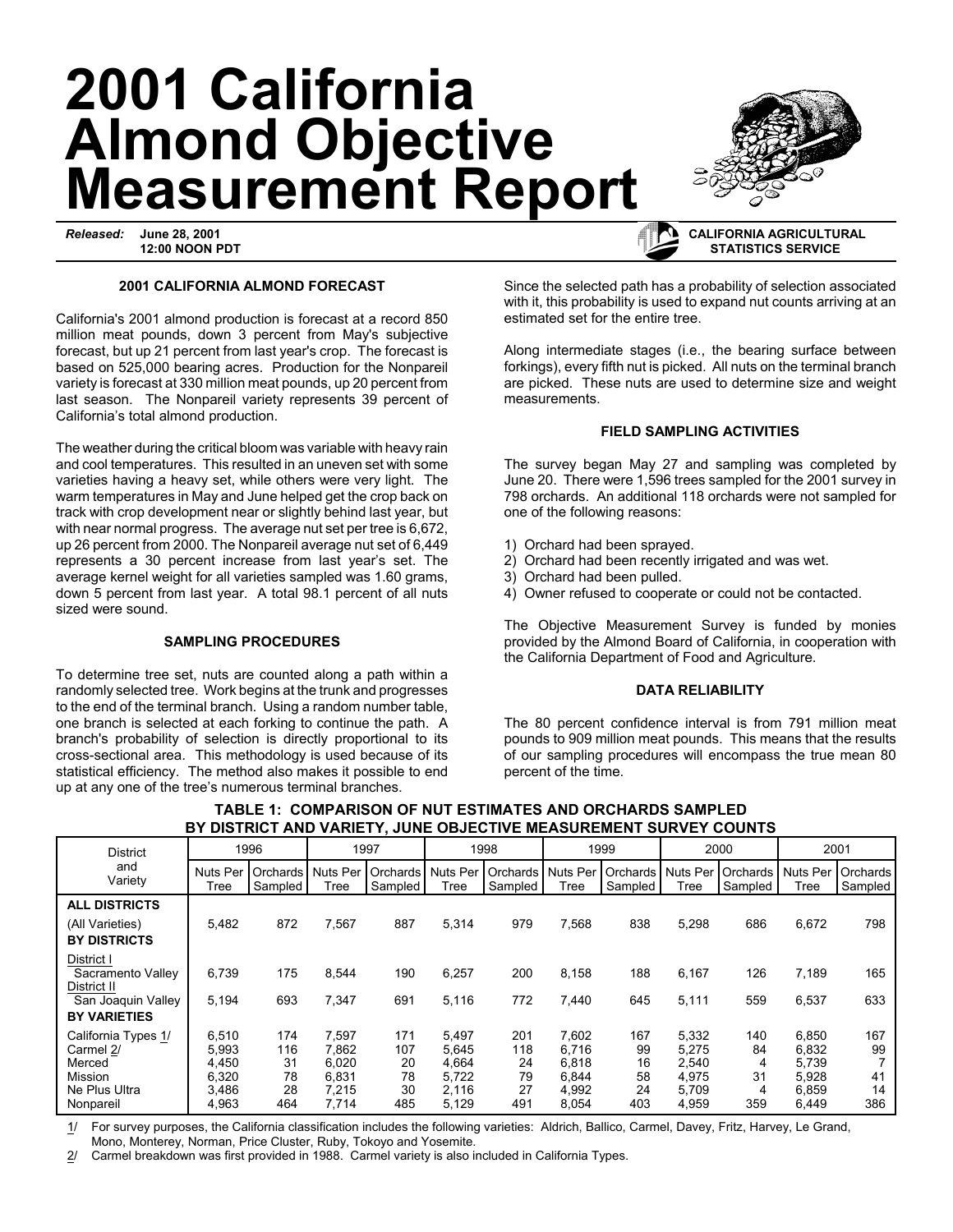| <b>District</b>       | Kernel  |                           |       |           | Grade (Percent of Nuts) a/ |         |                                     |                                            |                          |                                               |                                            |  |
|-----------------------|---------|---------------------------|-------|-----------|----------------------------|---------|-------------------------------------|--------------------------------------------|--------------------------|-----------------------------------------------|--------------------------------------------|--|
| and                   | Weight  | Kernel Size (Millimeters) |       |           | <b>Edible Nuts</b>         |         | Insect                              |                                            | Natural                  |                                               |                                            |  |
| Variety               | (Grams) | Length                    | Width | Thickness | Singles                    | Doubles | Damage                              | Shrivel                                    | Gum                      | <b>Blank</b>                                  | Other                                      |  |
| <b>ALL DISTRICTS</b>  |         |                           |       |           |                            |         |                                     |                                            |                          |                                               |                                            |  |
| 1996                  | 1.85    | 23.09                     | 13.54 | 10.21     | 93.4                       | 3.6     |                                     | 2.2                                        | 0.2                      | 0.1                                           | 0.4                                        |  |
| 1997                  | 1.59    | 20.34                     | 11.95 | 9.22      | 92.3                       | 5.6     | $\frac{b}{b}$                       | 1.8                                        | 0.1                      | 0.1                                           | 0.2                                        |  |
| 1998                  | 1.76    | 23.51                     | 13.64 | 10.42     | 95.8                       | 4.0     |                                     | $\frac{\mathsf{b}^{\prime}}{\mathsf{0.8}}$ | 0.1                      | b/                                            |                                            |  |
| 1999                  | 1.47    | 23.21                     | 13.57 | 10.64     | 93.4                       | 5.7     | $\frac{\overline{p}}{\overline{p}}$ |                                            | b/                       | $\overline{b}$                                | $\frac{b}{0}$ .1                           |  |
| 2000                  | 1.69    | 23.55                     | 13.63 | 10.24     | 95.8                       | 2.4     |                                     | 1.4                                        | 0.2                      | 0.1                                           | 0.1                                        |  |
| 2001                  | 1.60    | 23.90                     | 12.87 | 9.89      | 95.0                       | 3.1     | $\overline{b}$                      | 1.4                                        | 0.1                      | b/                                            | 0.2                                        |  |
| <b>BY DISTRICT</b>    |         |                           |       |           |                            |         |                                     |                                            |                          |                                               |                                            |  |
| Sacramento Valley c/  |         |                           |       |           |                            |         |                                     |                                            |                          |                                               |                                            |  |
| 1996                  | 1.68    | 22.99                     | 13.70 | 10.11     | 92.9                       | 4.7     |                                     | 1.4                                        | 0.2                      | b/                                            | 0.9                                        |  |
| 1997                  | 1.59    | 22.54                     | 13.17 | 9.92      | 91.5                       | 6.2     | $\frac{b}{b}$                       | 1.2                                        | 0.1                      | 0.2                                           | 0.7                                        |  |
| 1998                  | 1.71    | 23.48                     | 13.54 | 10.25     | 93.5                       | 6.2     |                                     | b/                                         | 0.3                      | b/                                            |                                            |  |
| 1999                  | 1.42    | 22.82                     | 12.55 | 9.33      | 93.6                       | 5.5     |                                     | 0.7                                        | b/                       | $\overline{b}$                                | $\frac{b}{0.3}$                            |  |
| 2000                  | 1.65    | 24.11                     | 13.48 | 10.02     | 93.5                       | 3.5     |                                     | 1.8                                        | 0.6                      | 0.2                                           | 0.5                                        |  |
| 2001                  | 1.61    | 24.37                     | 13.05 | 9.68      | 94.4                       | 3.4     | $\frac{1}{2}$<br>$\frac{1}{2}$      | 1.1                                        | 0.1                      | $\underline{\mathsf{b}}$                      | $1.0$                                      |  |
| San Joaquin Valley d/ |         |                           |       |           |                            |         |                                     |                                            |                          |                                               |                                            |  |
| 1996                  | 1.91    | 23.13                     | 13.49 | 10.25     | 93.6                       | 3.2     |                                     | 2.5                                        | 0.2                      | 0.1                                           | 0.3                                        |  |
| 1997                  | 1.59    | 19.61                     | 11.55 | 8.99      | 92.5                       | 5.4     | $\frac{\overline{p}}{\overline{p}}$ | 2.0                                        | 0.1                      |                                               |                                            |  |
| 1998                  | 1.78    | 23.52                     | 13.67 | 10.47     | 96.6                       | 3.3     |                                     | b/                                         | b/                       | $\frac{b}{b}$                                 |                                            |  |
| 1999                  | 1.49    | 23.34                     | 13.90 | 11.06     | 93.3                       | 5.8     |                                     | 0.8                                        | $\overline{b}$ /         |                                               |                                            |  |
| 2000                  | 1.70    | 23.40                     | 13.68 | 10.30     | 96.4                       | 2.1     |                                     | 1.3                                        | 0.1                      | $\frac{\overline{b}}{0.1}$                    |                                            |  |
| 2001                  | 1.60    | 23.75                     | 12.82 | 9.96      | 95.2                       | 3.0     | $\overline{b}$                      | 1.5                                        | 0.1                      | b/                                            | $\frac{\overline{a}}{\overline{b}}$        |  |
| <b>BY VARIETY</b>     |         |                           |       |           |                            |         |                                     |                                            |                          |                                               |                                            |  |
| California Types e/   |         |                           |       |           |                            |         |                                     |                                            |                          |                                               |                                            |  |
| 1996                  | 1.68    | 23.14                     | 12.68 | 10.12     | 92.3                       | 4.8     | b/                                  | 2.1                                        | 0.1                      | 0.1                                           | 0.7                                        |  |
| 1997                  | 1.53    | 19.90                     | 11.23 | 9.23      | 89.3                       | 8.6     | $\overline{b}$                      | 1.8                                        | 0.1                      |                                               | 0.1                                        |  |
| 1998                  | 1.70    | 23.76                     | 12.93 | 10.33     | 94.9                       | 9.9     | $\overline{b}$                      | b/                                         | <u>b/</u>                | $\frac{b}{b}$                                 | b/                                         |  |
| 1999                  | 1.41    | 22.68                     | 12.75 | 10.58     | 89.3                       | 9.8     |                                     | 0.6                                        | $\overline{b}$           | $\overline{b}$                                |                                            |  |
| 2000                  | 1.54    | 23.02                     | 12.84 | 10.09     | 94.8                       | 3.6     | $\frac{\overline{b}}{\overline{b}}$ | 1.4                                        | 0.1                      | 0.2                                           | $\frac{\overline{b}}{0.1}$                 |  |
| 2001                  | 1.57    | 24.45                     | 12.24 | 9.97      | 92.6                       | 5.3     | $\overline{b}$                      | 1.6                                        | $\underline{\mathsf{b}}$ | b/                                            | 0.3                                        |  |
| Carmel f/             |         |                           |       |           |                            |         |                                     |                                            |                          |                                               |                                            |  |
| 1996                  | 1.77    | 23.90                     | 12.78 | 10.14     | 94.0                       | 4.2     |                                     | 1.5                                        | 0.1                      | b/                                            | 0.2                                        |  |
| 1997                  | 1.52    | 20.13                     | 11.28 | 9.31      | 89.4                       | 8.6     | $\frac{b}{b}$                       | 1.6                                        | 0.2                      | $\overline{b}$                                |                                            |  |
| 1998                  | 1.71    | 24.30                     | 12.85 | 10.31     | 96.0                       | 3.8     |                                     | b/                                         |                          |                                               |                                            |  |
| 1999                  | 1.53    | 24.70                     | 13.95 | 11.59     | 90.6                       | $9.0\,$ | $\frac{\overline{b}}{\overline{b}}$ | 0.2                                        | $\frac{b}{b}$            | $\frac{\overline{b}}{\underline{b}}$          | $\frac{b}{\frac{b}{c}}$                    |  |
| 2000                  | 1.69    | 24.69                     | 13.12 | 10.16     | 96.3                       | 2.3     |                                     | 1.0                                        | 0.2                      | 0.1                                           |                                            |  |
| 2001                  | 1.53    | 24.74                     | 12.03 | 9.83      | 94.8                       | 3.7     | $\frac{\overline{b}}{\overline{b}}$ | $1.2$                                      | $\underline{b}$          | b/                                            | $\frac{\mathsf{b}^{\prime}}{\mathsf{0.2}}$ |  |
| Merced                |         |                           |       |           |                            |         |                                     |                                            |                          |                                               |                                            |  |
| 1996                  | 1.58    | 21.22                     | 13.14 | 10.36     | 91.8                       | 4.2     | b/                                  | 1.9                                        | 1.9                      | b/                                            | 0.1                                        |  |
| 1997                  | 1.54    | 20.82                     | 12.66 | 10.01     | 93.0                       | 5.8     | $\overline{b}$                      | 1.1                                        | 0.1                      |                                               |                                            |  |
| 1998                  | 1.84    | 22.27                     | 13.55 | 10.61     | 94.7                       | 5.2     |                                     | b/                                         | 0.1                      |                                               | $\frac{b}{b}$                              |  |
| 1999                  | 1.50    | 24.40                     | 15.61 | 12.84     | 94.1                       | $5.0\,$ |                                     | 0.7                                        | b/                       |                                               | 0.3                                        |  |
| 2000                  | 1.88    | 23.22                     | 14.14 | 10.57     | 84.5                       | 7.8     | $\frac{b}{b}$                       | 0.3                                        | 2.0                      | $\frac{\overline{a}}{\overline{b}}$           | 5.4                                        |  |
| 2001                  | 1.52    | 23.04                     | 12.23 | 10.00     | 92.6                       | 6.3     | $\overline{b}$                      | 0.6                                        | 0.4                      |                                               |                                            |  |
| Mission               |         |                           |       |           |                            |         |                                     |                                            |                          |                                               | b/                                         |  |
| 1996                  | 1.56    | 19.46                     | 12.61 | 10.37     | 91.9                       | 4.9     | b/                                  | 2.7                                        | 0.1                      | 0.2                                           | 0.2                                        |  |
| 1997                  | 1.37    | 17.28                     | 11.31 | 9.49      | 91.6                       | 6.8     |                                     | $1.3$                                      |                          |                                               | 0.4                                        |  |
| 1998                  | 1.59    | 20.51                     | 13.20 | 11.35     | 88.6                       | 11.4    | b/<br>$\overline{b}$                | b/                                         | $\frac{b}{b}$            | $\frac{\overline{\alpha}}{\overline{\alpha}}$ |                                            |  |
| 1999                  | 1.34    | 20.04                     | 12.82 | 10.71     | 91.6                       | 7.7     | $\overline{b}$                      | 0.7                                        | $\overline{b}$           |                                               | $\frac{b}{b}$                              |  |
| 2000                  | 1.45    | 20.17                     | 13.04 | 10.92     | 90.4                       | 7.6     |                                     |                                            | 0.2                      |                                               | 0.2                                        |  |
| 2001                  |         |                           |       |           |                            |         | $\overline{b}$                      | 1.5<br>$\overline{1}$ .4                   |                          |                                               | 0.3                                        |  |
|                       | 1.43    | 21.84                     | 12.42 | 10.27     | 92.6                       | 5.3     | $\overline{b}$                      |                                            | 0.3                      |                                               |                                            |  |
| Ne Plus Ultra<br>1996 |         |                           |       |           |                            |         |                                     |                                            |                          |                                               |                                            |  |
|                       | 2.20    | 27.53                     | 14.65 | 10.39     | 87.1                       | 7.1     | b/                                  | 3.7                                        | 0.9                      |                                               | 1.2                                        |  |
| 1997                  | 1.85    | 21.74                     | 11.44 | 8.78      | 82.3                       | 15.0    | $\overline{b}$                      | 2.7                                        | b/                       | $\frac{b}{b}$                                 | $\frac{\frac{b}{b}}{0.1}$                  |  |
| 1998                  | 2.03    | 27.20                     | 14.58 | 9.89      | 90.1                       | 9.3     | $\overline{b}$                      | b/                                         | 0.6                      |                                               |                                            |  |
| 1999                  | 1.76    | 26.27                     | 13.85 | 10.64     | 83.5                       | 15.7    | $\overline{b}$                      | 0.7                                        | $\frac{b}{b}$            | $\overline{b}$                                |                                            |  |
| 2000                  | 1.73    | 23.67                     | 13.28 | 10.35     | 95.0                       | 4.2     | $\overline{b}$                      | b/                                         |                          | 0.8                                           | $\frac{b}{0.6}$                            |  |
| 2001                  | 1.85    | 26.75                     | 13.31 | 9.64      | 88.5                       | 9.5     | $\overline{b}$                      | 1.0                                        | 0.2                      | b/                                            |                                            |  |
| Nonpareil             |         |                           |       |           |                            |         |                                     |                                            |                          |                                               |                                            |  |
| 1996                  | 2.06    | 24.27                     | 14.26 | 10.22     | 94.7                       | 2.6     | b/                                  | 2.2                                        | 0.2                      | b/                                            | 0.3                                        |  |
| 1997                  | 1.67    | 21.05                     | 12.29 | 9.09      | 94.3                       | 3.4     | $\overline{b}$                      | 1.9                                        | <u>b/</u>                | 0.1                                           | $0.2\,$                                    |  |

**TABLE 2: WEIGHT, SIZE AND GRADE OF AVERAGE ALMOND SAMPLE**

 $\frac{a}{b}$  Percentages may not add to 100 due to rounding.<br> $\frac{b}{c}$  Not shown if less than 0.07 percent.

Not shown if less than 0.07 percent.

 $\overline{c}$ / Sacramento Valley includes these counties: Butte, Colusa, Glenn, Solano, Sutter, Tehama, Yolo and Yuba.<br> $\overline{d}$ / San Joaquin Valley includes these counties: Fresno, Kern, Kings, Madera, Merced, San Joaquin, Sta

d/ San Joaquin Valley includes these counties: Fresno, Kern, Kings, Madera, Merced, San Joaquin, Stanislaus and Tulare.

e/ For survey purposes, the California classification includes the following varieties: Aldrich, Ballico, Carmel, Davey, Fritz, Harvey, Le Grand, Mono, Monterey, Norman, Price Cluster, Ruby, Tokoyo and Yosemite.<br>
f/ Carmel breakdown was available for the first time in 1988. Carn

1998 | 1.90 24.61 14.22 10.30 97.8 2.1 <u>b</u>/ <u>b</u>/ <u>b</u>/ <u>b</u>/ <u>b</u>/ 1999 | 1.51 23.85 13.77 10.39 95.6 3.3 <u>b</u>/ 1.0 <u>b</u>/ <u>b</u>/ 0.1 2000 | 1.83 24.55 14.23 10.24 96.7 1.6 <u>b</u>/ 1.3 0.2 0.1 0.1 2001 1.73 24.97 13.52 9.82 96.9 1.3 b/ 1.3 0.1 0.1 0.2

f/ Carmel breakdown was available for the first time in 1988. Carmel variety is also included in California Types.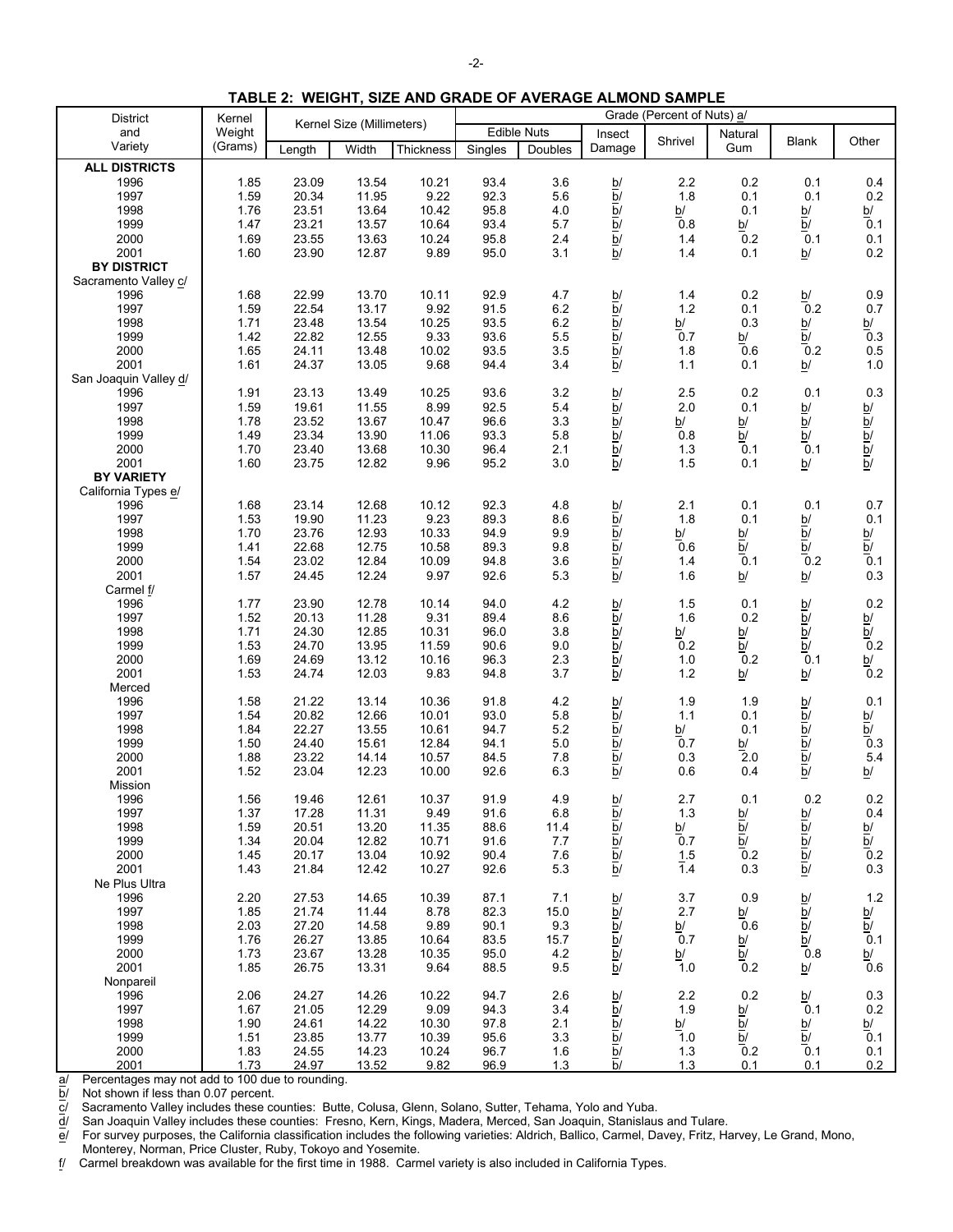



**NUTS PER TREE**













-3-